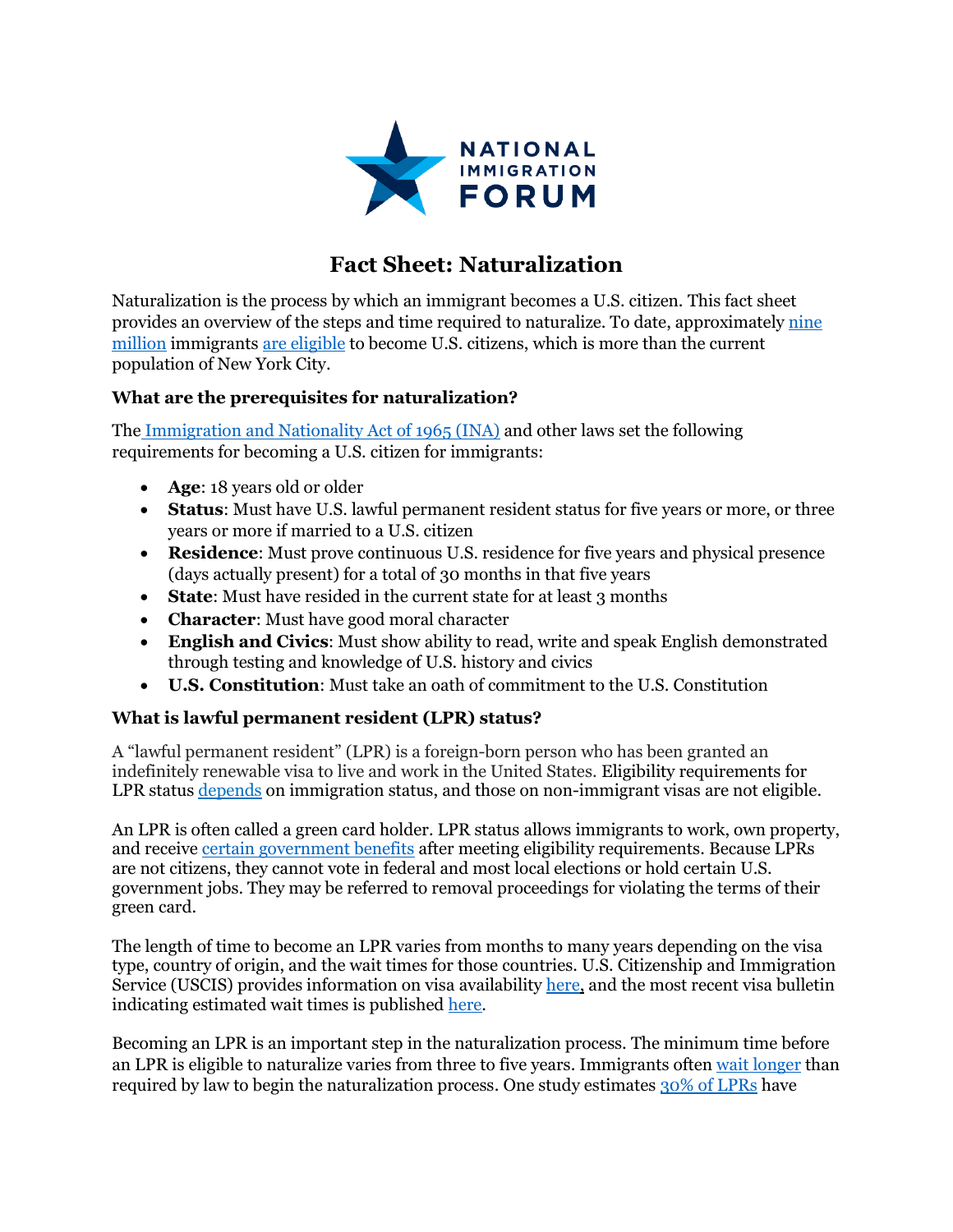remained in LPR status without naturalizing for over 20 years, 26% for 11 – 20 years, 19% for 6 – 10 years, and 25% 1 - 5 years.

### **What is "good moral character"?**

Applicants must demonstrate good moral character to naturalize. The INA does not precisely define good moral character. It does establish certain unlawful acts that will bar an applicant from establishing good moral character. Those [acts](https://www.uscis.gov/news/news-releases/uscis-expands-guidance-related-to-naturalization-requirement-of-good-moral-character) include [murder,](https://www.uscis.gov/policy-manual/volume-12-part-f-chapter-4) genocide, torture, sexual assault, unlawful harassment, conspiracy to distribute a controlled substance, falsification of records, false claim to U.S. citizenship, failure to file or pay taxes, insurance fraud, and unlawful voting or registering to vote.

### **How does a lawful permanent resident become a naturalized citizen?**

An LPR can apply for naturalization 90 days before having met the application start date. Once LPRs have met all the prerequisites listed above, they must submit an "Application for Naturalization" (form [N-400\)](https://www.uscis.gov/sites/default/files/document/forms/n-400.pdf) and pay an application [processing fee](https://immigrationforum.org/article/naturalization-fee-increases/) as well as a [biometrics fee.](https://www.uscis.gov/archive/our-fees#:~:text=Certain%20low%2Dincome%20naturalization%20applicants,the%20%2485%20biometric%20services%20fee.) Those 75 and older are exempt from biometrics fees. The current N-400 form is 20 pages long, and [some people](https://www.uscis.gov/citizenship/learn-about-citizenship/commonly-asked-questions-about-the-naturalization-process) rely on outside assistance to help with completing the application. The Application for Naturalization includes the following sections:

- Eligibility
- Information about the applicant (immigration history, illegal substance use, voter registration and voting history, military service, criminal records, history of providing false information or documentation to government officials)
- Information about residence
- Biographic information (school, employment, parents, marriage, children)
- Time outside the U.S.
- Oath of allegiance (applicants must understand and be willing to take the oath)

## **What happens after an LPR submits an Application for Naturalization?**

After an LPR has completed the Naturalization Application (N-400) and submitted it to U.S. Citizenship and Immigration Service (USCIS), the LPR will receive a [Form I-797C,](https://www.uscis.gov/forms/all-forms/form-i-797c-notice-of-action) Notice of Action confirming receipt of the application. Next, the applicant will receive a scheduled appointment notice indicating when and where to submit [biometrics](https://www.uscis.gov/forms/filing-guidance/preparing-for-your-biometric-services-appointment) – fingerprints, photograph, and/or signature.

Processing time between application submission and the naturalization interview varies depending on the [USCIS office,](https://egov.uscis.gov/processing-times/) the number of applications it receives and the backlog. The average wait time is currently about [14 months.](https://www.boundless.com/immigration-resources/how-long-does-it-take-to-get-citizenship-after-applying/#:~:text=interview%20and%20exam-,INTERVIEW,or%20later%20for%20some%20applicants).) [USCIS data](https://www.uscis.gov/sites/default/files/document/reports/N400_performancedata_fy2020_qtr4.pdf) show that over 900,000 naturalization applications were pending at the beginning of the first quarter of fiscal year 2021.

#### **What happens at a naturalization interview?**

About [91% of applicants](https://www.uscis.gov/citizenship/learn-about-citizenship/the-naturalization-interview-and-test/applicant-performance-on-the-naturalization-test) pass the civics and English exams, and an average of [78,000](https://www.dallasnews.com/news/immigration/2020/01/20/how-many-immigrants-are-denied-citizenship-each-year-curious-texas-took-an-oath-to-find-out/) naturalization applications are denied each year. Not all [naturalization interviews](https://www.uscis.gov/sites/default/files/document/videos/Naturalization_Interview.mp4) are exactly the same, but they generally consist of the parts outlined below:

• An oath to speak only the truth